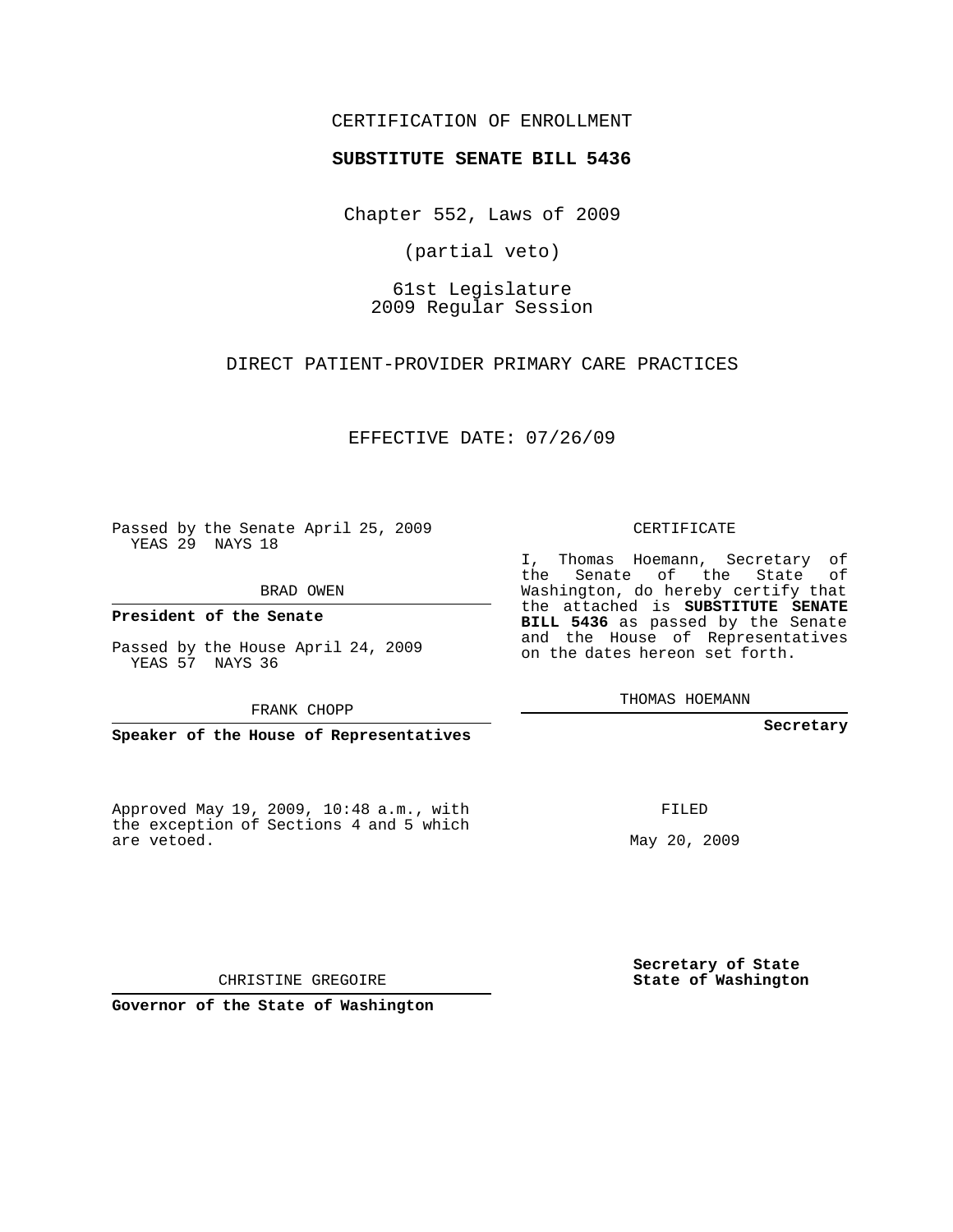## **SUBSTITUTE SENATE BILL 5436** \_\_\_\_\_\_\_\_\_\_\_\_\_\_\_\_\_\_\_\_\_\_\_\_\_\_\_\_\_\_\_\_\_\_\_\_\_\_\_\_\_\_\_\_\_

\_\_\_\_\_\_\_\_\_\_\_\_\_\_\_\_\_\_\_\_\_\_\_\_\_\_\_\_\_\_\_\_\_\_\_\_\_\_\_\_\_\_\_\_\_

AS AMENDED BY THE HOUSE

Passed Legislature - 2009 Regular Session

**State of Washington 61st Legislature 2009 Regular Session**

**By** Senate Health & Long-Term Care (originally sponsored by Senators Murray, Keiser, Pflug, Marr, Parlette, Kastama, and Roach)

READ FIRST TIME 02/13/09.

1 AN ACT Relating to payment arrangements involving direct practices; 2 and amending RCW 48.150.010, 48.150.040, 48.150.050, 48.41.030, and 3 48.150.110.

4 BE IT ENACTED BY THE LEGISLATURE OF THE STATE OF WASHINGTON:

 5 **Sec. 1.** RCW 48.150.010 and 2007 c 267 s 3 are each amended to read 6 as follows:

 7 The definitions in this section apply throughout this chapter 8 unless the context clearly requires otherwise.

 9 (1) "Direct patient-provider primary care practice" and "direct 10 practice" means a provider, group, or entity that meets the following 11 criteria in (a), (b), (c), and (d) of this subsection:

12 (a)(i) A health care provider who furnishes primary care services 13 through a direct agreement;

14 (ii) A group of health care providers who furnish primary care 15 services through a direct agreement; or

 (iii) An entity that sponsors, employs, or is otherwise affiliated with a group of health care providers who furnish only primary care services through a direct agreement, which entity is wholly owned by the group of health care providers or is a nonprofit corporation exempt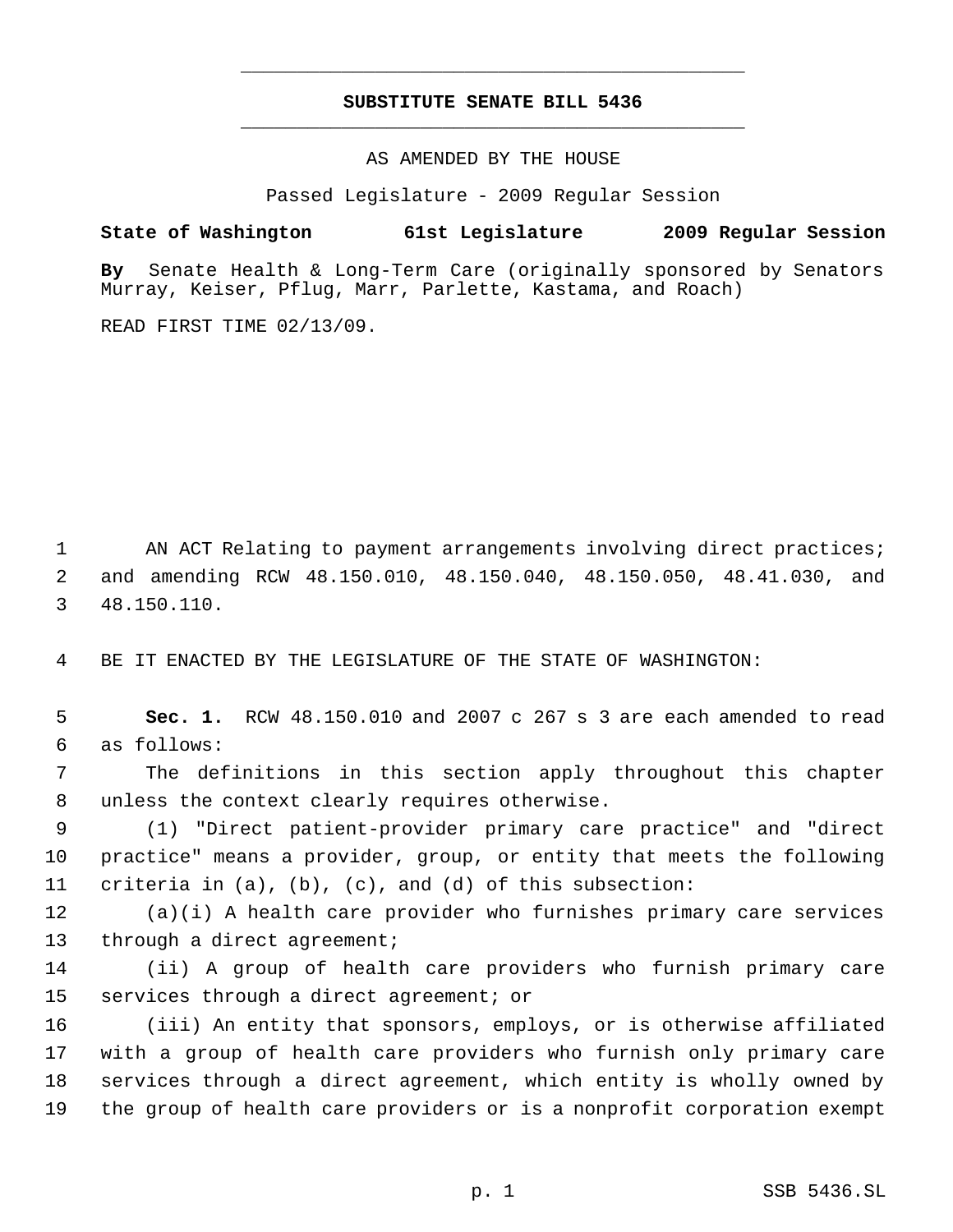from taxation under section 501(c)(3) of the internal revenue code, and is not otherwise regulated as a health care service contractor, health maintenance organization, or disability insurer under Title 48 RCW. Such entity is not prohibited from sponsoring, employing, or being otherwise affiliated with other types of health care providers not engaged in a direct practice;

 (b) Enters into direct agreements with direct patients or parents 8 or legal guardians of direct patients;

 (c) Does not accept payment for health care services provided to direct patients from any entity subject to regulation under Title 48 11 RCW( $(\frac{\tau}{l})$ ) or plans administered under chapter 41.05, 70.47, or 70.47A 12 RCW( $\left(\frac{1}{f} \text{ or self-insured plans}\right)$ ); and

 (d) Does not provide, in consideration for the direct fee, services, procedures, or supplies such as prescription drugs, hospitalization costs, major surgery, dialysis, high level radiology (CT, MRI, PET scans or invasive radiology), rehabilitation services, procedures requiring general anesthesia, or similar advanced procedures, services, or supplies.

 (2) "Direct patient" means a person who is party to a direct agreement and is entitled to receive primary care services under the direct agreement from the direct practice.

 (3) "Direct fee" means a fee charged by a direct practice as consideration for being available to provide and providing primary care services as specified in a direct agreement.

 (4) "Direct agreement" means a written agreement entered into between a direct practice and an individual direct patient, or the parent or legal guardian of the direct patient or a family of direct patients, whereby the direct practice charges a direct fee as consideration for being available to provide and providing primary care services to the individual direct patient. A direct agreement must (a) describe the specific health care services the direct practice will provide; and (b) be terminable at will upon written notice by the direct patient.

 (5) "Health care provider" or "provider" means a person regulated under Title 18 RCW or chapter 70.127 RCW to practice health or health- related services or otherwise practicing health care services in this state consistent with state law.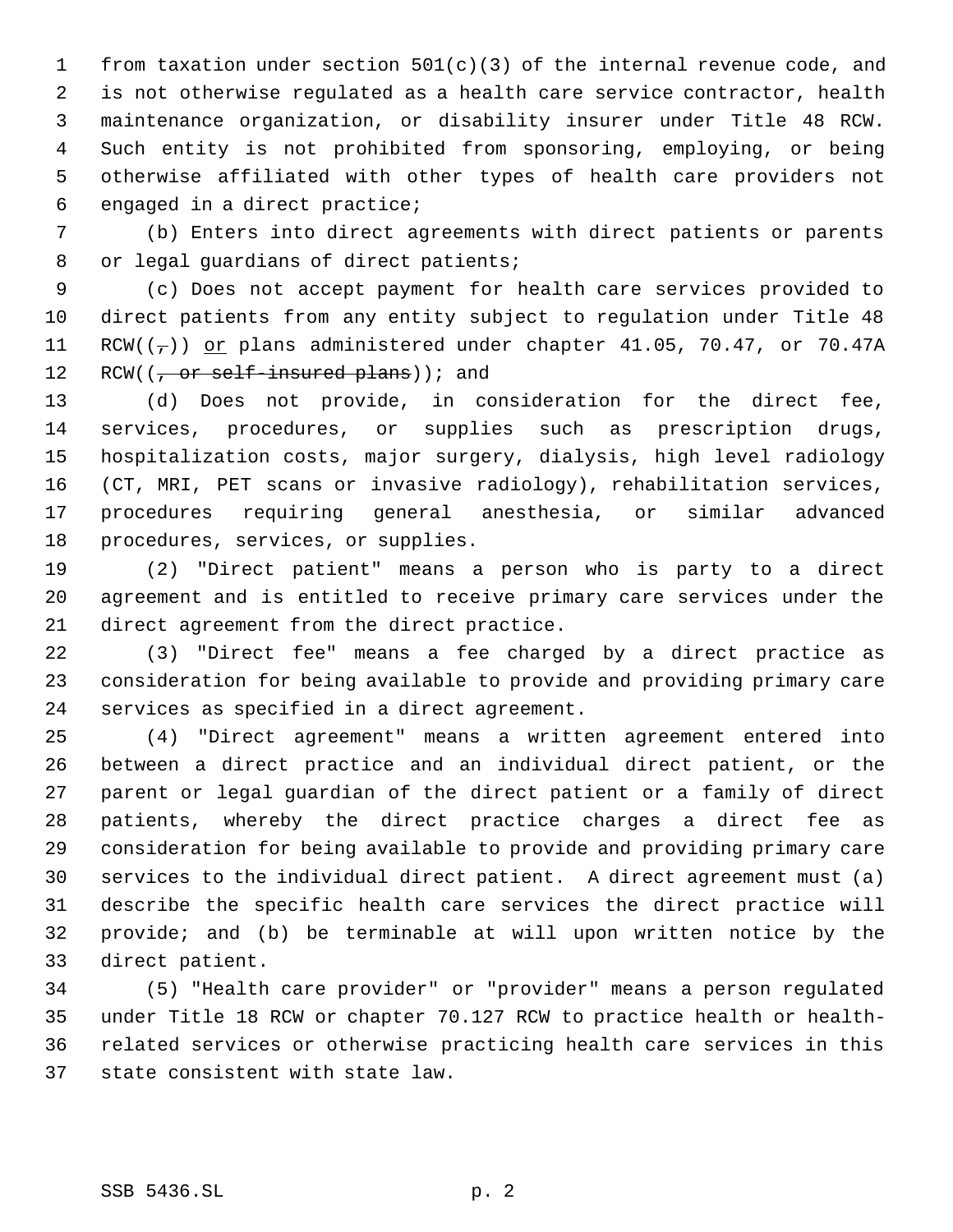(6) "Health carrier" or "carrier" has the same meaning as in RCW 48.43.005.

 (7) "Primary care" means routine health care services, including screening, assessment, diagnosis, and treatment for the purpose of promotion of health, and detection and management of disease or injury. (8) "Network" means the group of participating providers and facilities providing health care services to a particular health carrier's health plan or to plans administered under chapter 41.05, 70.47, or 70.47A RCW.

 **Sec. 2.** RCW 48.150.040 and 2007 c 267 s 6 are each amended to read as follows:

(1) Direct practices may not:

 (a) Enter into a participating provider contract as defined in RCW 48.44.010 or 48.46.020 with any carrier or with any carrier's contractor or subcontractor, or plans administered under chapter 41.05, 70.47, or 70.47A RCW, to provide health care services through a direct agreement except as set forth in subsection (2) of this section;

 (b) Submit a claim for payment to any carrier or any carrier's contractor or subcontractor, or plans administered under chapter 41.05, 70.47, or 70.47A RCW, for health care services provided to direct 21 patients as covered by their agreement;

 (c) With respect to services provided through a direct agreement, be identified by a carrier or any carrier's contractor or subcontractor, or plans administered under chapter 41.05, 70.47, or 70.47A RCW, as a participant in the carrier's or any carrier's contractor or subcontractor network for purposes of determining network adequacy or being available for selection by an enrollee under a carrier's benefit plan; or

 (d) Pay for health care services covered by a direct agreement rendered to direct patients by providers other than the providers in the direct practice or their employees, except as described in subsection (2)(b) of this section.

(2) Direct practices and providers may:

 (a) Enter into a participating provider contract as defined by RCW 48.44.010 and 48.46.020 or plans administered under chapter 41.05, 70.47, or 70.47A RCW for purposes other than payment of claims for services provided to direct patients through a direct agreement. Such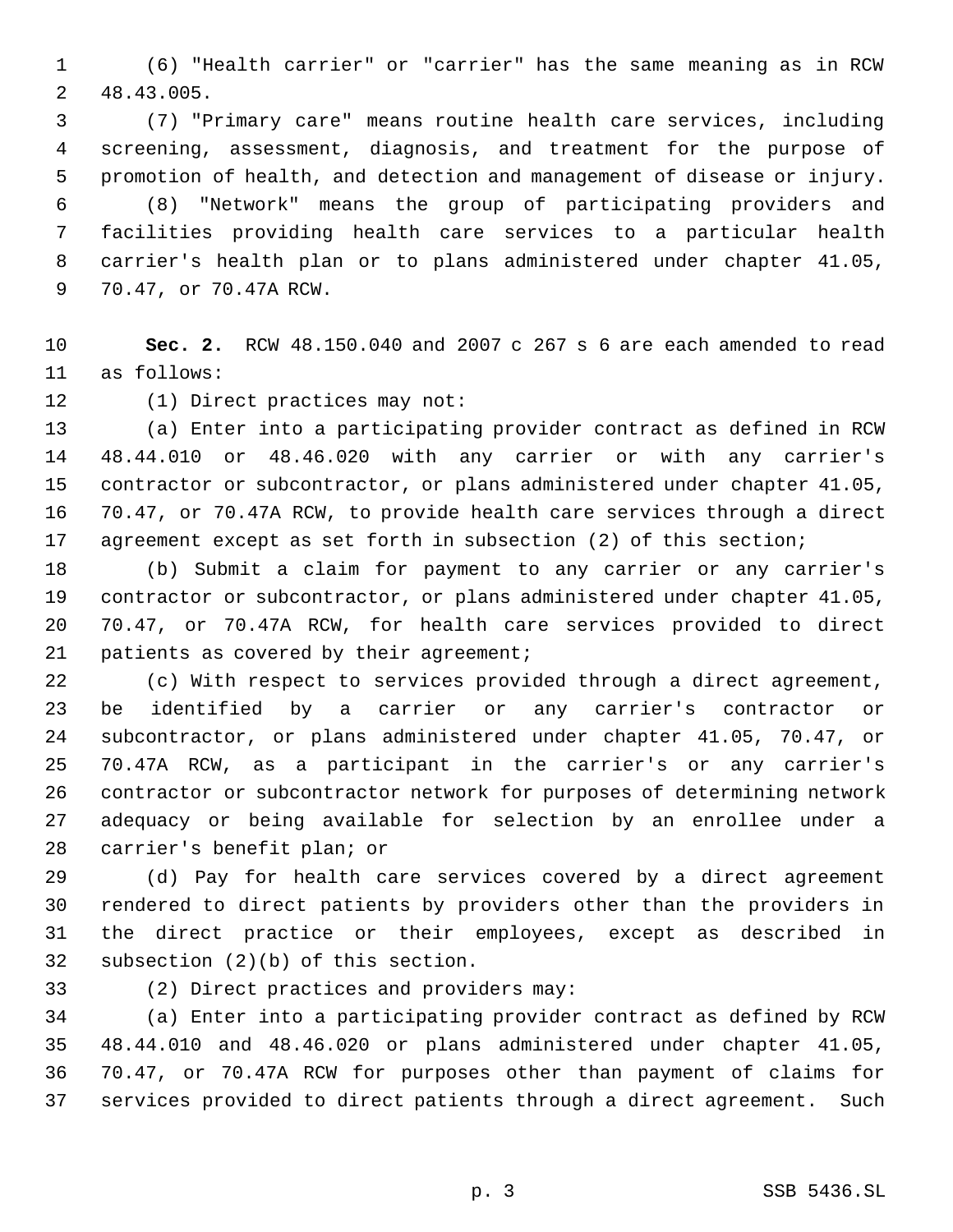providers shall be subject to all other provisions of the participating provider contract applicable to participating providers including but not limited to the right to:

(i) Make referrals to other participating providers;

 (ii) Admit the carrier's members to participating hospitals and other health care facilities;

(iii) Prescribe prescription drugs; and

 (iv) Implement other customary provisions of the contract not 9 dealing with reimbursement of services;

 (b) Pay for charges associated with the provision of routine lab 11 and imaging services ((provided in connection with wellness physical 12 examinations)). In aggregate such payments per year per direct patient are not to exceed fifteen percent of the total annual direct fee charged that direct patient. Exceptions to this limitation may occur in the event of short-term equipment failure if such failure prevents 16 the provision of care that should not be delayed; and

 (c) Charge an additional fee to direct patients for supplies, medications, and specific vaccines provided to direct patients that are specifically excluded under the agreement, provided the direct practice notifies the direct patient of the additional charge, prior to their administration or delivery.

 **Sec. 3.** RCW 48.150.050 and 2007 c 267 s 7 are each amended to read as follows:

 (1) Direct practices may not decline to accept new direct patients or discontinue care to existing patients solely because of the patient's health status. A direct practice may decline to accept a patient if the practice has reached its maximum capacity, or if the patient's medical condition is such that the provider is unable to provide the appropriate level and type of health care services in the direct practice. So long as the direct practice provides the patient notice and opportunity to obtain care from another physician, the direct practice may discontinue care for direct patients if: (a) The patient fails to pay the direct fee under the terms required by the direct agreement; (b) the patient has performed an act that constitutes fraud; (c) the patient repeatedly fails to comply with the recommended treatment plan; (d) the patient is abusive and presents an emotional or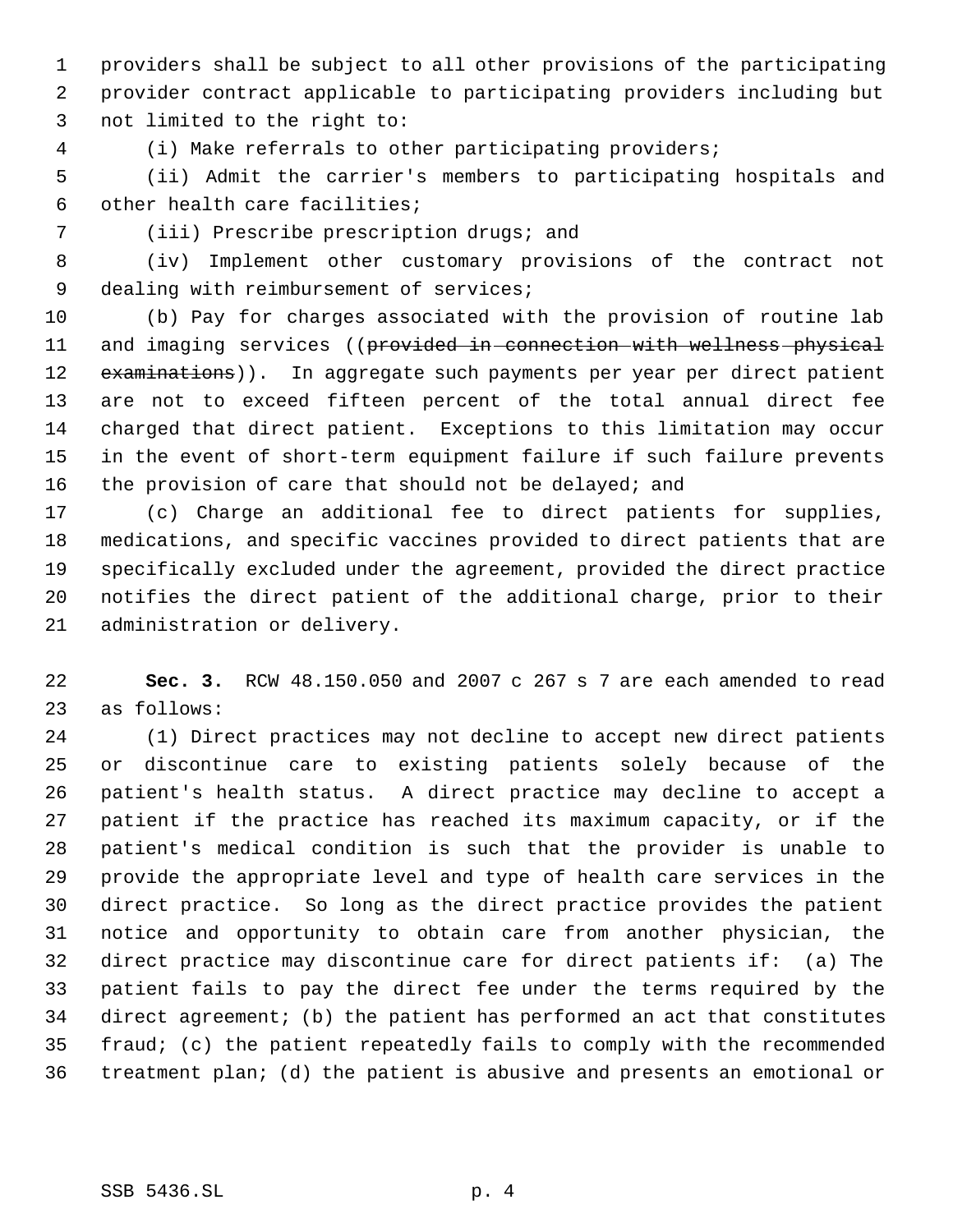physical danger to the staff or other patients of the direct practice; or (e) the direct practice discontinues operation as a direct practice. (2) Subject to the restrictions established in this chapter, direct practices may accept payment of direct fees directly or indirectly from 5 ((nonemployer)) third parties. A direct practice may accept a direct fee paid by an employer on behalf of an employee who is a direct patient. However, a direct practice shall not enter into a contract with an employer relating to direct practice agreements between the 9 direct practice and employees of that employer, other than to establish the timing and method of the payment of the direct fee by the employer.

 *\*Sec. 4. RCW 48.41.030 and 2004 c 260 s 25 are each amended to read as follows:*

 *The definitions in this section apply throughout this chapter unless the context clearly requires otherwise.*

 *(1) "Accounting year" means a twelve-month period determined by the board for purposes of record-keeping and accounting. The first accounting year may be more or less than twelve months and, from time to time in subsequent years, the board may order an accounting year of other than twelve months as may be required for orderly management and accounting of the pool.*

 *(2) "Administrator" means the entity chosen by the board to administer the pool under RCW 48.41.080.*

*(3) "Board" means the board of directors of the pool.*

*(4) "Commissioner" means the insurance commissioner.*

 *(5) "Covered person" means any individual resident of this state who is eligible to receive benefits from any member, or other health plan.*

 *(6) "Health care facility" has the same meaning as in RCW 70.38.025.*

 *(7) "Health care provider" means any physician, facility, or health care professional, who is licensed in Washington state and entitled to reimbursement for health care services.*

 *(8) "Health care services" means services for the purpose of preventing, alleviating, curing, or healing human illness or injury.*

 *(9) "Health carrier" or "carrier" has the same meaning as in RCW 48.43.005.*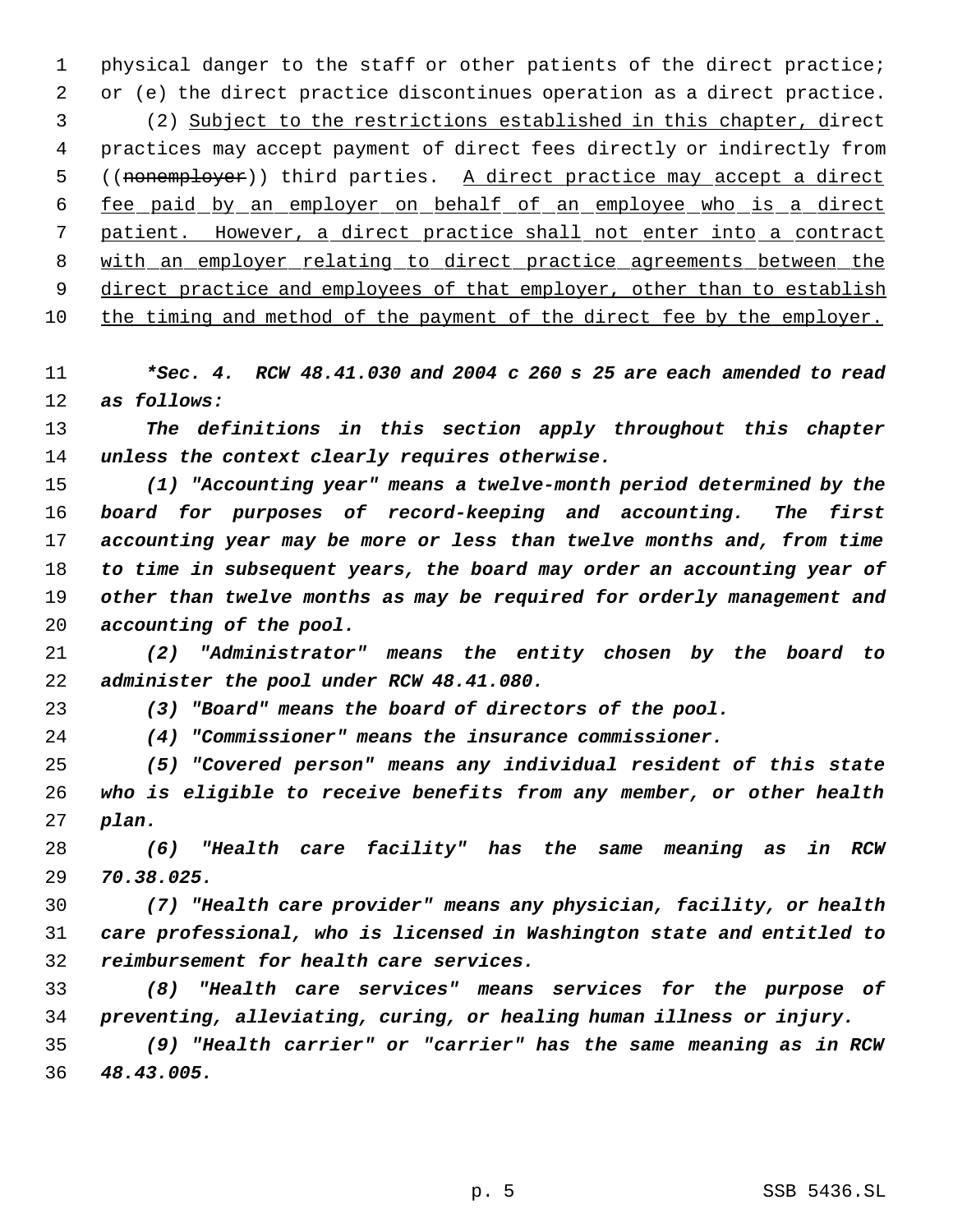*(10) "Health coverage" means any group or individual disability insurance policy, health care service contract, and health maintenance agreement, except those contracts entered into for the provision of health care services pursuant to Title XVIII of the Social Security Act, 42 U.S.C. Sec. 1395 et seq. The term does not include short-term care, long-term care, dental, vision, accident, fixed indemnity, disability income contracts, limited benefit or credit insurance, coverage issued as a supplement to liability insurance, insurance arising out of the worker's compensation or similar law, automobile medical payment insurance, or insurance under which benefits are payable with or without regard to fault and which is statutorily required to be contained in any liability insurance policy or equivalent self-insurance.*

 *(11) "Health plan" means any arrangement by which persons, including dependents or spouses, covered or making application to be covered under this pool, have access to hospital and medical benefits or reimbursement including any group or individual disability insurance policy; health care service contract; health maintenance agreement; uninsured arrangements of group or group-type contracts including employer self-insured, cost-plus, or other benefit methodologies not involving insurance or not governed by Title 48 RCW; coverage under group-type contracts which are not available to the general public and can be obtained only because of connection with a particular organization or group; and coverage by medicare or other governmental benefits. This term includes coverage through "health coverage" as defined under this section, and specifically excludes those types of programs excluded under the definition of "health coverage" in subsection (10) of this section.*

 *(12) "Medical assistance" means coverage under Title XIX of the federal Social Security Act (42 U.S.C., Sec. 1396 et seq.) and chapter 74.09 RCW.*

 *(13) "Medicare" means coverage under Title XVIII of the Social Security Act, (42 U.S.C. Sec. 1395 et seq., as amended).*

 *(14) "Member" means any commercial insurer which provides disability insurance or stop loss insurance, any health care service contractor, any health maintenance organization licensed under Title 48 RCW, and any self-funded multiple employer welfare arrangement as defined in RCW 48.125.010. "Member" also means the Washington state*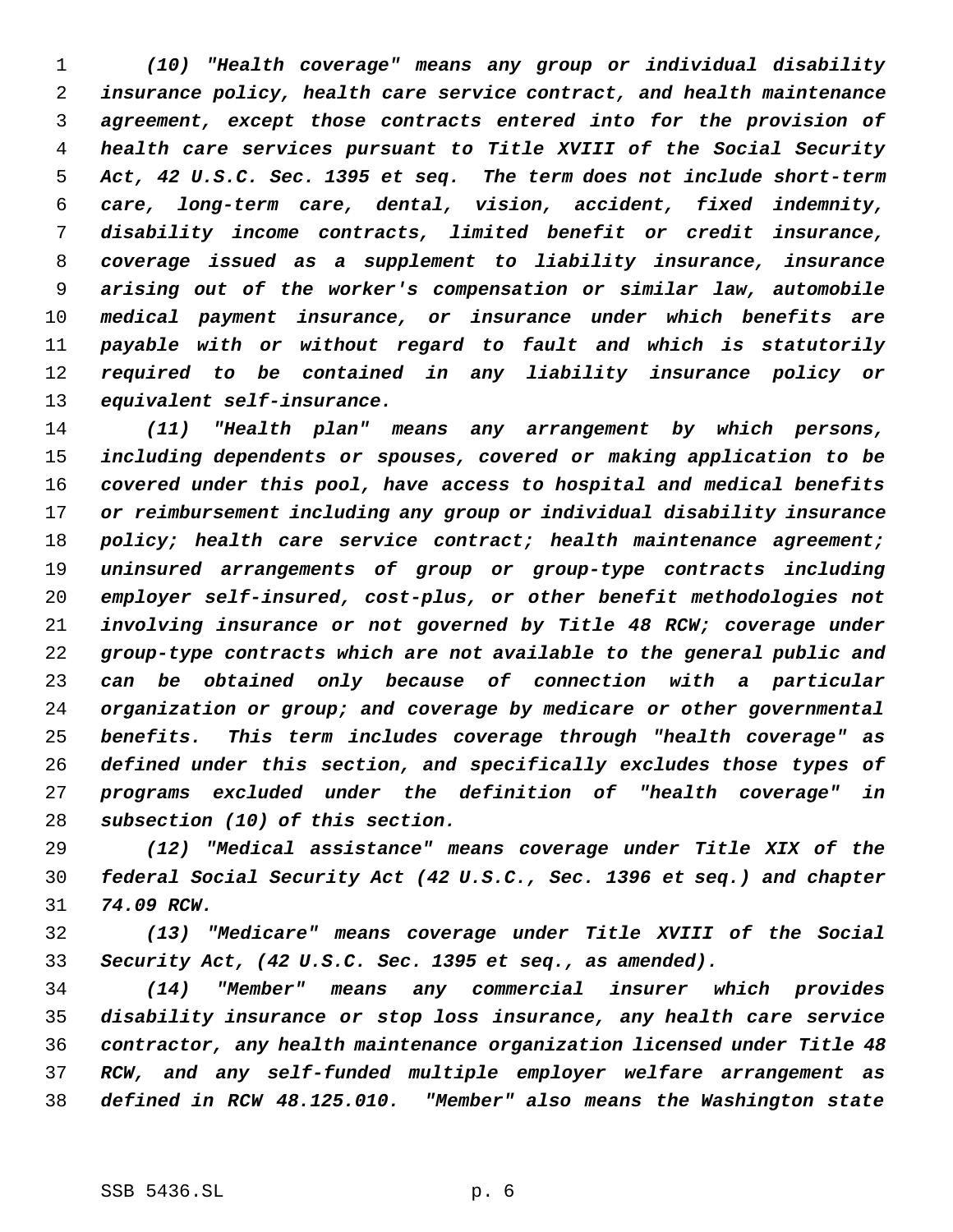*health care authority as issuer of the state uniform medical plan. "Member" shall also mean, as soon as authorized by federal law, employers and other entities, including a self-funding entity and employee welfare benefit plans that provide health plan benefits in this state on or after May 18, 1987. "Member" also means a direct practice as defined in RCW 48.150.010. "Member" does not include any insurer, health care service contractor, or health maintenance organization whose products are exclusively dental products or those products excluded from the definition of "health coverage" set forth in subsection (10) of this section.*

 *(15) "Network provider" means a health care provider who has contracted in writing with the pool administrator or a health carrier contracting with the pool administrator to offer pool coverage to accept payment from and to look solely to the pool or health carrier according to the terms of the pool health plans.*

 *(16) "Plan of operation" means the pool, including articles, by- laws, and operating rules, adopted by the board pursuant to RCW 48.41.050.*

 *(17) "Point of service plan" means a benefit plan offered by the pool under which a covered person may elect to receive covered services from network providers, or nonnetwork providers at a reduced rate of benefits.*

 *(18) "Pool" means the Washington state health insurance pool as created in RCW 48.41.040. \*Sec. 4 was vetoed. See message at end of chapter.*

 *\*Sec. 5. RCW 48.150.110 and 2007 c 267 s 13 are each amended to read as follows:*

 *(1) A direct agreement must include the following disclaimer: "This agreement does not provide comprehensive health insurance coverage. It provides only the health care services specifically described." The direct agreement may not be sold to a group and may not be entered with a group of subscribers. It must be an agreement between a direct practice and an individual direct patient. Nothing prohibits the presentation of marketing materials to groups of potential subscribers or their representatives. All marketing materials must be filed for approval with the commissioner prior to use. All advertising and marketing materials must be filed with the commissioner at least thirty days prior to use.*